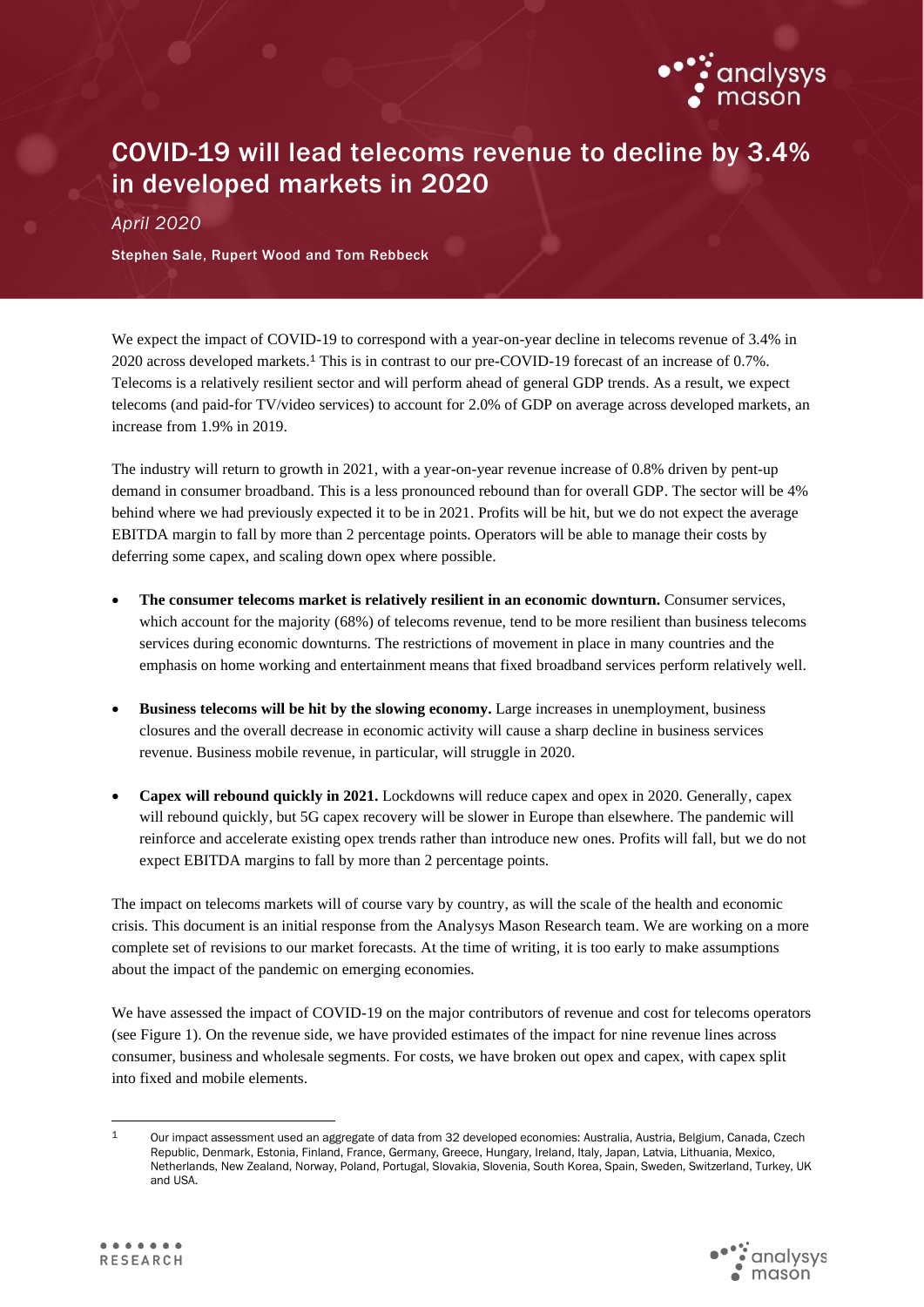

#### *Figure 1: Impact of COVID-19 on telecoms revenue and costs in 2020 and 2021*

# We have assumed that GDP in developed markets will decline by 6% year-on-year in 2020

Assessments of the economic impact of COVID-19 are highly variable and subject to change as the pandemic progresses. The macroeconomic scenario underpinning this impact statement is based on a range of third-party GDP forecasts published between 23 March and 9 April 2020.

We assume that the most badly affected quarter in terms of economic output will be 2Q 2020, when we expect GDP to decline by 11% (37% on an annualised basis). We assume that output in these markets will start to rise in 3Q 2020 and will have returned to where it was in 4Q 2019 by the end of 2021, having fallen 6.1% for the whole of 2020 and rising 4.6% for the whole of 2021. In effect, this represents '2 wasted years'. We assume that economic inactivity (unemployment + furloughed workers) will rise to 25% in 2Q 2020, fall to 15.5% by the

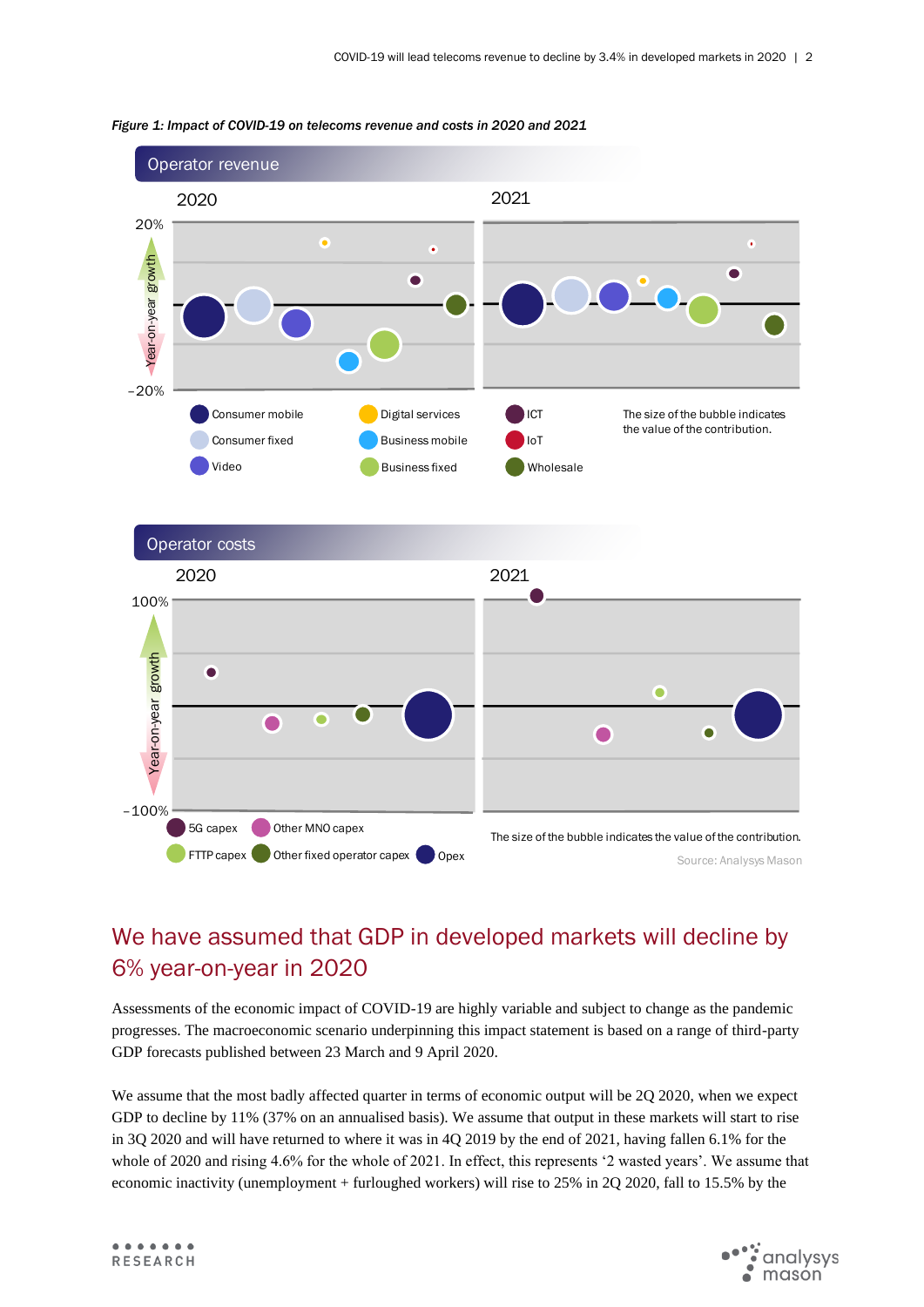end of 2020 and pick up during 2021 to reach similar levels to those of 4Q 2019. We make no assumptions about the longer-term knock-on impact of intense fiscal stimulus, or the impact of political resistance to stimulus.

## Revenue impact

Overall revenue declines are expected to amount to 3.4% in 2020 (against a previous forecast of an increase of 0.7%) with a modest rebound of 0.8% in 2021. Consumer services, which account for the majority (68%) of telecoms revenue, have a demonstrable level of resilience during economic downturns. The restrictions of movement in place in many countries and the emphasis on home working and entertainment means that fixed services perform relatively well. However, business telecoms will be badly hit. Increased unemployment, business closures and the overall decline in activity mean that spend by businesses on telecoms will fall sharply.

## Consumer revenue

## *Consumer mobile services*

The consumer mobile market has proven relatively resilient in past economic downturns. However, the current lockdown period is different in that mobility is restricted for large parts of the population. Mobile data usage may continue to increase in some countries (as reported by operators in Italy and Spain, for example) but will decrease as a proportion of total data traffic as many people rely more heavily on their fixed connections.

Given this context and the pressures on consumer spending power, operators are likely to have difficulty upselling customers to larger packages and we therefore expect further ARPU erosion. Many of the current promotions (such as Movistar's additional data allocation of 30GB per month and provision of additional free content via the Movistar Lite + app) are an attempt to anticipate this difficulty. New device purchases will also fall, which will hinder the migration to 5G. Prepaid spend will be worse hit than postpaid in 2020.

Outside the EU, roaming out revenue will plummet. In contrast to many other revenue lines, mobile is unlikely to have much of a bounce back in 2021; losses are hard to recover. We expect a reduction of 2.6% in retail revenue in 2020 with a year-on-year increase of 0.2% in 2021.

## *Consumer fixed services*

The consumer fixed segment will not be dramatically affected by the coronavirus pandemic. Fixed broadband subscriber growth will be lower than we previously forecast in 2020, but will still occur. Some churn will happen due to income constraints but with many people spending more time at home, fixed broadband connections will demonstrate their value. Growth in the number of new subscribers will also be affected by constraints on engineer visits.

In 2021, net additions will be higher than we previously forecast as the economy recovers somewhat but many people continue to spend much time at home. We predict that broadband ASPU will be broadly flat. Operators will struggle to justify price rises during a recession and while, on one hand, some customers will be likely to upgrade to higher-speed offers, on the other hand, many upgrading customers will experience delays for new fibre connections. We expect revenue to decline by just 0.4% in 2020 and increase by 2.1% in 2021.

## *Pay-TV and video services*

Consumers will retain traditional pay-TV services (satellite, cable and IPTV) throughout the pandemic due to the growing importance of in-home entertainment. The number of customers that pay for multiple subscription

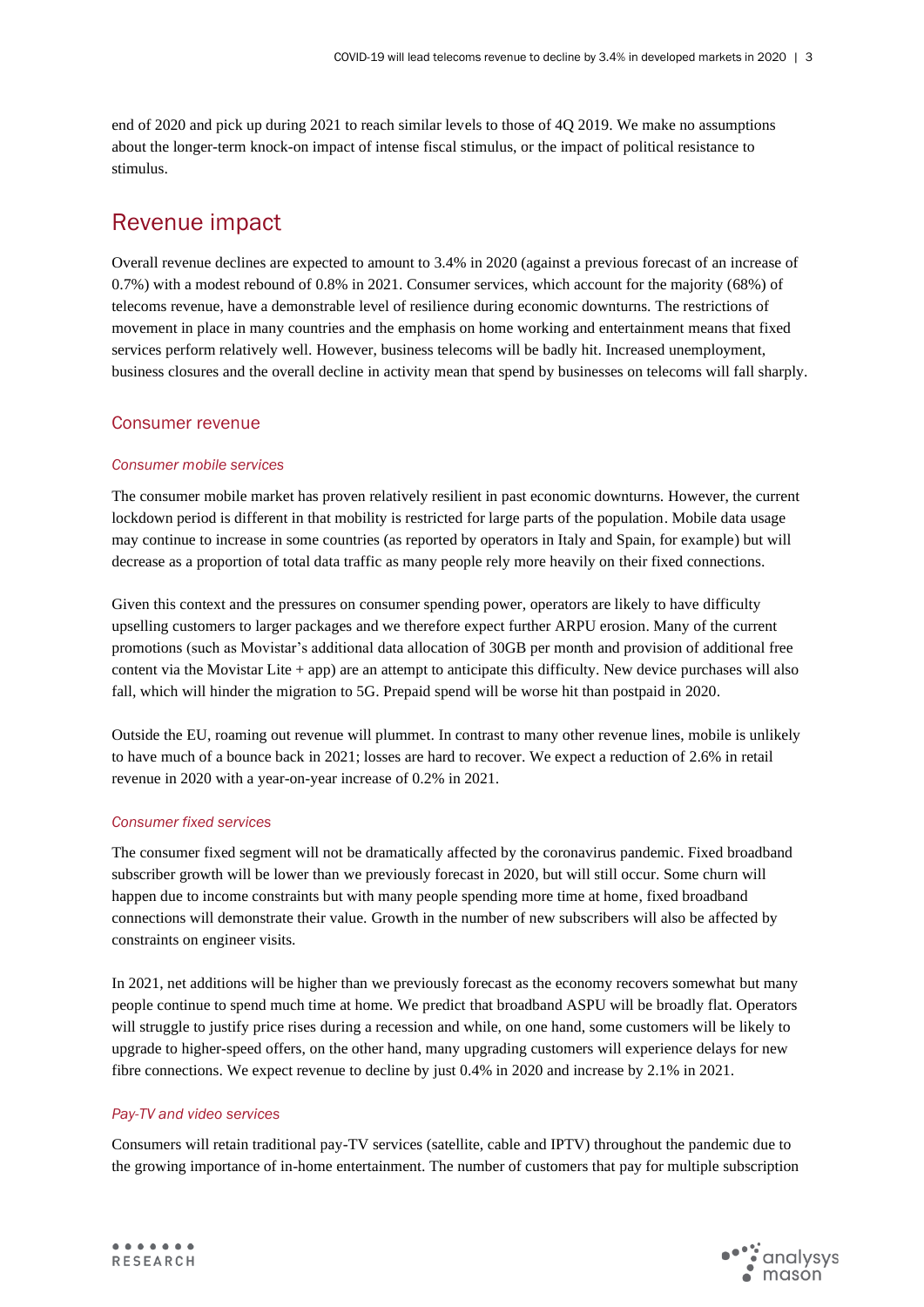packages (service stacking) will increase in the short term as will the number who use ad-hoc on-demand content (TVoD). New direct-to-consumer services such as Disney+ are already benefiting. However, operators are more exposed to the disruption to live sports, which will have a marked negative impact on retail revenue in 2020, affecting both the traditional pay-TV segment and operator OTT services. Revenue will decline by 4.7% overall in 2020, but will increase by 1.5% in 2021.

#### *Digital services*

Digital services only represent a small proportion of operators' total revenue (under 5% for most of them, often much less) and so will not have a major impact on the overall outlook. However, we expect the impact to be positive as consumers use more, and sometimes adopt new, digital services. We expect some of the new behaviours to persist beyond the crisis. Operator revenue from mobile financial services and contactless payments are, for example, expected to increase alongside online commerce and consumption of new types of content. We expect an increase of 15% in 2020, 6 percentage points higher than we were previously expecting.

### Business revenue

### *Business fixed services*

Fixed voice and broadband revenue will fall in 2020 as branch sites (especially those in retail and hospitality) are forced to close and a significant number of small businesses cease trading. This will return to near-normal levels by the end of 2022 in line with predictions for recovering levels of employment. We expect spending on corporate data services to remain more robust, with major infrastructure changes likely to be postponed until at least 2021. Some large firms will face serious financial difficulties, but others will place increased emphasis on data connectivity to support increased use of cloud services. We expect revenue to decline by 10% in 2020 but only by 1% in 2021.

#### *Business mobile services*

In the short term, a drop in business travel will reduce mobile business revenue, but this will be partially offset by an increased provision of mobile phones for employees working from home. Rising unemployment will cause a more significant decline in mobile business revenue in both 2020 and 2021, although some key verticals for the mobile sector such as logistics and supply-chain will be shielded from the worst impact. Overall, we expect mobile business services revenue to experience a significant fall in 2021, with a recovery close to precrisis levels by the end of 2022. Revenue will decline by 12% in 2020 recovering slightly in 2021 with a 2% year-on-year increase.

#### *Operator ICT services*

Key ICT services offered to businesses by operators include colocation and hosting, security, unified communications and hosted voice. Business demand for these services has increased rapidly since the crisis began, and we expect this accelerated take-up to persist throughout 2021 and beyond as businesses become accustomed to new models of working and plan for improved business continuity in future. The impact of rising unemployment will result in lower-than-expected growth in ICT services revenue in 2020, but by 2022 we expect it to have risen to levels higher than pre-crisis predictions. We expect growth of 6% in 2020 (instead of 8%) and 8% in 2021 (in line with previous forecasts).

#### *IoT connectivity services*

IoT accounts for only a small share of telecoms operators' overall revenue, typically less than 0.5%. COVID-19 will have an impact on demand (many IoT projects are likely to be put on hold, or cancelled) and will cause supply-side disruptions. The pandemic has already affected the large IoT verticals such as automotive. For

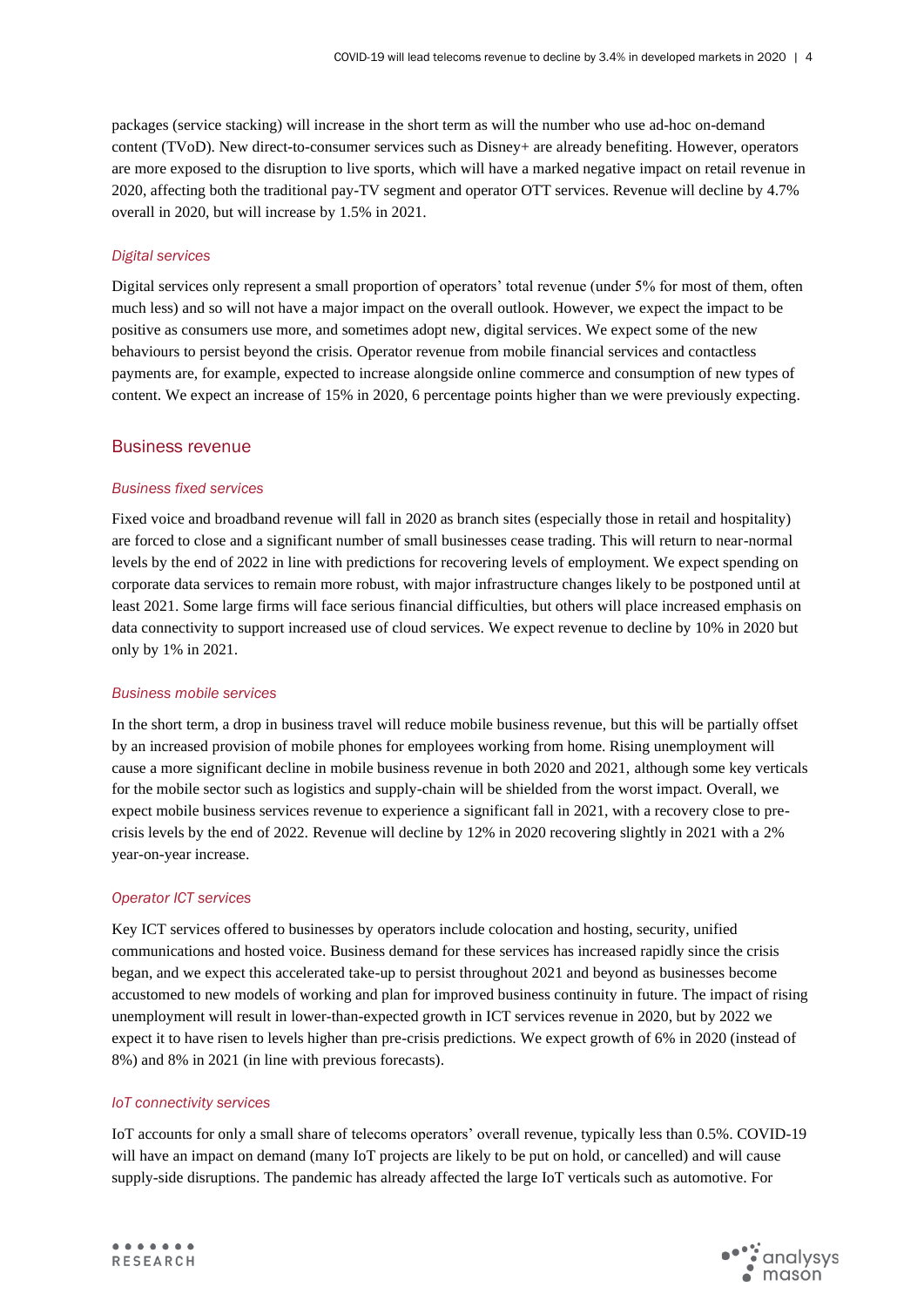example, the ACEA estimates that over 1.4 million units of production have been lost in Europe since shutdown began. The decline in automotive sales will probably have the largest impact on IoT in 2020 and 2021. However, the installed base of IoT connections that are already active will be subject to contract terms and will continue to generate revenue. IoT revenue will increase, albeit more slowly than previous expected, at 13% in 2020 (instead of 16% previously forecasted).

## Wholesale revenue

The wholesale market has largely discrete components that are subject to a variety of market dynamics. Overall, we expect 3% growth in 2020 and flat in 2021, compared with the 2% decline that we previously forecast for both years. International roaming will decline by over 80% during lockdowns, and will not fully recover in 2021 because of a prolonged slump in international travel. Voice traffic is up by around 50% during lockdowns, and we expect interconnect revenue to rise by 15% in 2020 and to return to normal in 2021.

Backbone capacity wholesalers will see growth; an ever-growing share of their revenue comes from 'OTTs' and these are experiencing a supernormal rise in demand. This crisis shows the weakness of over-reliance on a justin-time model for capacity, and some OTTs might be pushed into more self-supply. Wholesale access and B2B services will follow the direction of their retail equivalents.

## Costs impact

The pandemic reinforces the status of telecoms/ICT as essential infrastructure. Telecoms should show some of the strongest post-crisis investment in part because the industry has more resilient cashflow than most sectors, and because some governments will emphasise 5G and fibre in stimulus packages. We expect capex and capital intensity (capex/revenue) to take a short enforced hit in 2020, and to accelerate strongly in 2021. In the short term, operators will make some enforced reductions in opex, but they will have limited room for manoeuvre. In the longer term, the crisis will probably amplify and accelerate existing opex optimisation efforts through digitalisation, automation and simplification.

## **Capex**

Operator capex is likely to fall in 2020 because of constraints in the ability to build and because of disruption to supply chains. We revise our previous forecast of  $+0.3\%$  growth to  $-3.7\%$  for the year but expect strong rebounds in 2021.

## *Infrastructure/FTTP*

Fibre-to-the-premises (FTTP) capex will fall in 2020 because lockdowns constrain network build. Supply-chain disruption will be a much smaller factor than work restrictions. We expect a strong rebound by the end of 2020 and into 2021, with capex accelerating as operators benefit from the low cost of capital and some stimulus, and redouble on 'safer' long-term investment. In 2021, we expect FTTP spend to be 12% ahead of what we had previously forecast, in part catching up on time lost in 2020. Heavy expenditure on fixed telecoms infrastructure in a downturn was a strategy that several operators adopted during the 2008 financial crisis. Infrastructure funds will be reassured by the huge traffic demand on residential fibre networks, and more than ever will treat fibre as a safe haven.

## *Mobile/5G*

Mobile capex will inevitably be curtailed in 2Q 2020 and probably into 3Q, but should rebound into 2021. There will be greater supply-chain disruption for 5G build than on the fibre side, and underlying geopolitical trends

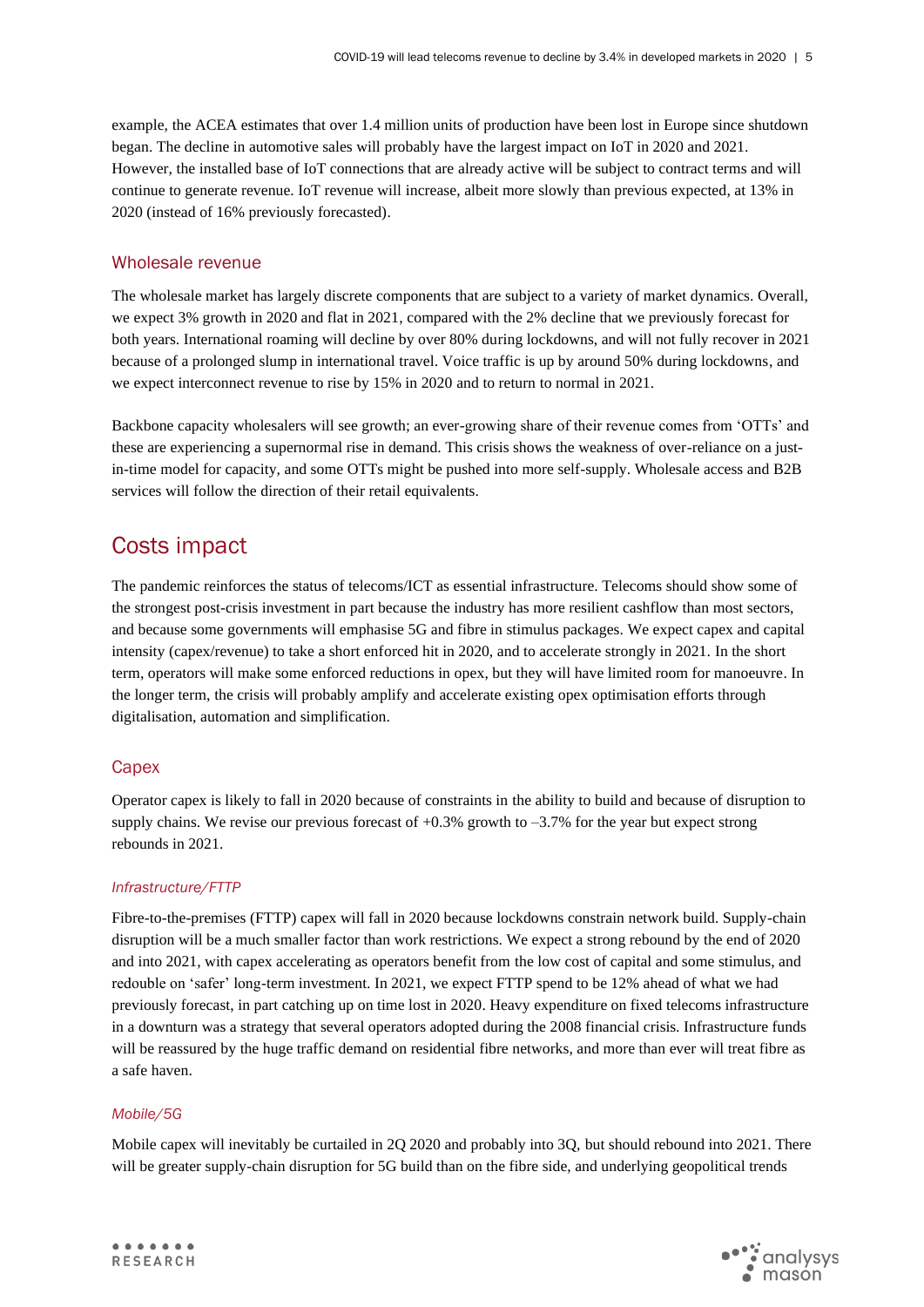towards fragmentation and on-shoring of supply chain will be accelerated. After the lockdowns, North America and Europe will follow different paths. Verizon has already indicated accelerated investment in 5G, and the US government will probably put stimulus into 5G. On the whole, Europe will follow a somewhat different trend: 5G is seen as less urgent and remaining auctions are likely to be delayed (for example, in Austria, France, Portugal and Spain). We forecast that 5G spend in developed markets in 2021 will be 8% ahead of what we had previously forecast, but by less than this in Europe. Network cloud investments will be put on hold in part because of uncertainties about future enterprise spend, but they will also follow the distinct regional trends of 5G.

Discretionary investments by operators will fall. In an economic downturn, operators will tend to focus on lower-risk infrastructure than riskier growth areas, except where those investments have a direct bearing on reducing the impact of the global health crisis.

## **Opex**

The pandemic reinforces existing opex trends rather than introducing many new factors.

## *Employment and employment costs*

The ability of telecoms operators rapidly to scale down the staffing of their businesses in the face of revenue challenges, while retaining the ability to scale back up, is limited, and will depend on employment laws and governments' willingness to bail out furloughed staff. Automation initiatives were already trimming workforces, and operators will double down on these efforts. However, even if national furlough schemes do not exist, operators will find it politically difficult to lay off lower-paid staff, especially if the telecoms industry proves more resilient to the crisis than most other verticals. For example, Telstra stopped previously announced redundancies, in part for political reasons. Senior management salaries and bonuses will be cut.

## *Retail*

It is unlikely that the footprint of bricks-and-mortar telecoms retail in 2021 will be the same as if the pandemic had not happened. The crisis is an opportunity to accelerate and stress-test digitalisation programmes. Even so, it has always been easy to exaggerate the impact of digitalisation initiatives such as these: even if half of all stores do not reopen, and half of staff cannot be reallocated, it is difficult to see how more than 2% could be shaved off opex. In practice, this will make little difference in 2020 but retail transformation is likely to be accelerated in 2021.

## *External services*

External spend on IT and professional services will fall by about 7% (as opposed to the 13% growth that we previously expected) during the lockdowns because it will not be possible for about half of contractors to work remotely. However, growth should rapidly return to expected levels in 2021.

## *Network sharing*

The trend towards network sharing will be accelerated. Regulators may take a more relaxed view of mobile network sharing agreements, shifting some of their scrutiny from competition to robustness and the economic health of the whole ICT sector.

## *Property and overheads*

Reducing property portfolios is already a trend. One possible lasting consequence of this crisis as opposed to other economic shocks, is that it may demonstrate that large businesses, including telecoms operators can